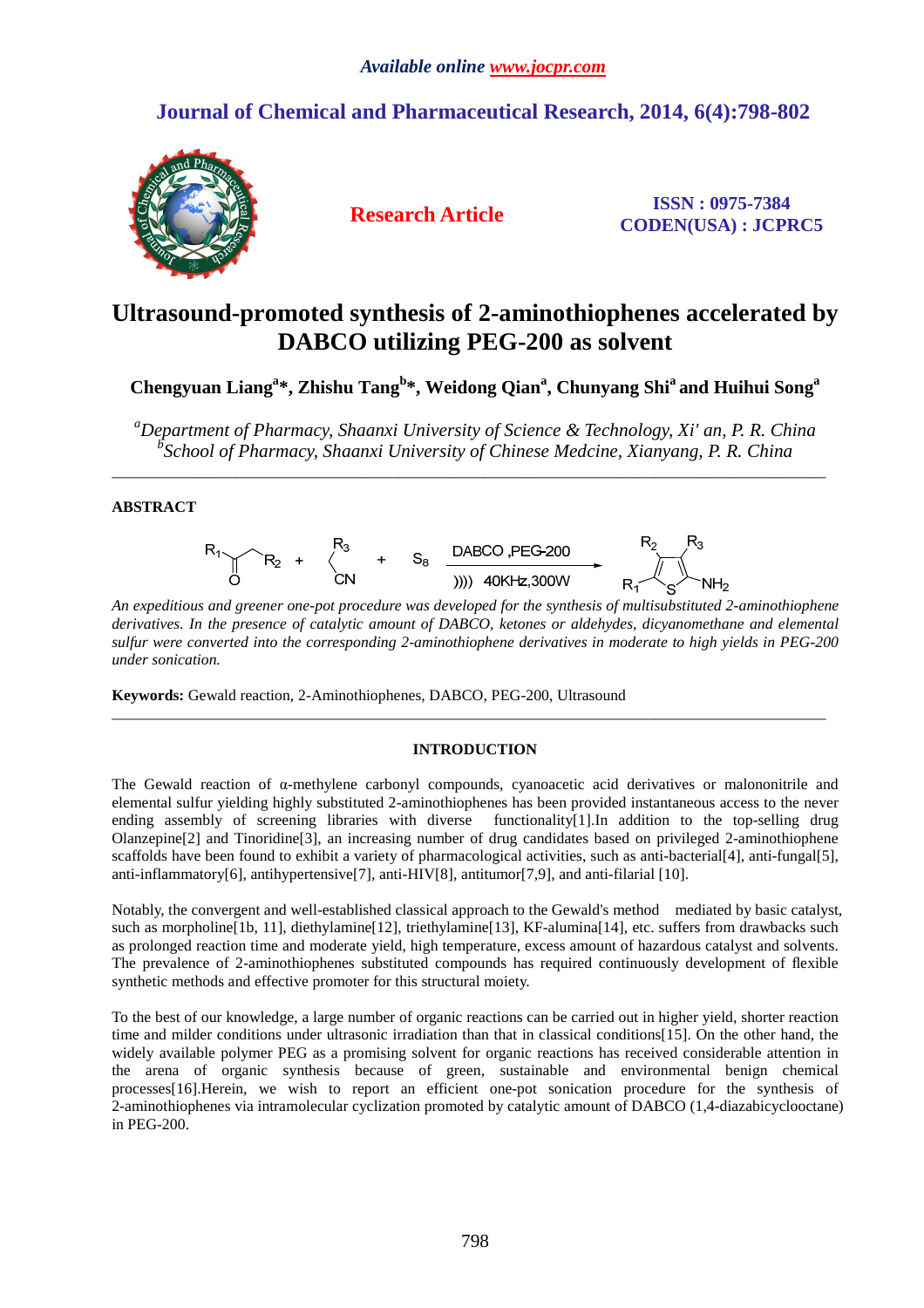#### **EXPERIMENTAL SECTION**

*\_\_\_\_\_\_\_\_\_\_\_\_\_\_\_\_\_\_\_\_\_\_\_\_\_\_\_\_\_\_\_\_\_\_\_\_\_\_\_\_\_\_\_\_\_\_\_\_\_\_\_\_\_\_\_\_\_\_\_\_\_\_\_\_\_\_\_\_\_\_\_\_\_\_\_\_\_\_*

All the substrates and solvents were commercially available and purified before use.  ${}^{1}H$  and  ${}^{13}C$  NMR spectra were recorded on a BRUKER DRX-300 AVANCE spectrometer at 300 and 75MHz, respectively. The mass spectrometric analyses (HRMS) were performed using a JMS-700 MStation High Resolution JEOL Mass Spectrometer with a source temperature of 230 $^{\circ}$ C, an ionization energy of 70 eV and an ionization trap current of 300 A. Melting points were measured with a differential scanning calorimeter (Shimadzu DSC-50) and were uncorrected. The standard heating rate for all compounds was 10°C/min. Sonication was performed in Shanghai Branson-CQX ultrasonic cleaner. The flask was located at the maximum energy area in the cleaner and addition or removal of water was used to control the temperature of the water bath.

### **RESULTS AND DISCUSSION**

An effective catalytic base needs to be identified first in our preliminary attempts process. Initially, cyclohexanone ,malononitrile and sulfur were chosen to survey the sonochemical effects on the synthesis of **3ea**. The model reactions(Scheme 1) were carried out in a commercially available ultrasound cleaning bath (40 kHz, 300W) in EtOH at ambient temperature in the presence of various catalytic amount of bases.

The screening results of the reaction were summarized in Table 1. Classical Gewald reaction bases, such as morpholine and piperidine were used to mediate the reaction, however, giving low yields (entries 1 and 2). The reaction also gave trace amount of desired product in the presence of *N*-Methylimidazole (entry 6). Amidine bases containing nitrogen atoms, such as 1,8-Diazabicyclo[5.4.0]undec-7-ene(DBU), 1,5-Diazabicyclo [4.3.0] non-5-ene(DBN), were tested to catalyze the three-component condensation and had no obvious promotion on the yield . By using isoquinoline or 4-methylimidazole and a prolonged reaction time up to 3 h, it could have a higher yield of 77% and 79%, respectively. Albeit, if this reaction was conducted with 5 mol% DABCO, the yield could raise up to 89% in a shorter time (entry 11).Therefore, we chose entry 11 in the next step to investigate the scopes and the limitations of the DABCO-catalyzed Gewald reaction. In general, improvements in rates and yield of all trials are observed when reactions were carried out under sonication compared with classical condition.



**Table 1 Optimization of reaction conditions in the presence of catalytic amount of base** 

|       | Catalyst             | mol% | sonication <sup>a</sup><br>With |                | Without | sonication <sup>b</sup> |  |
|-------|----------------------|------|---------------------------------|----------------|---------|-------------------------|--|
| Entry |                      |      | Time(h)                         | Yield $(\%)^c$ | Time(h) | Yield $(\%)^c$          |  |
|       | Morpholine           | 20   | 2                               | 53             | 12      | 45                      |  |
| 2     | Piperidine           | 20   | $\overline{c}$                  | 41             | 11      | 37                      |  |
| 3     | DBU                  | 10   | 3                               | 68             | 10      | 33                      |  |
| 4     | <b>DBN</b>           | 10   | 3                               | 63             | 11      | 44                      |  |
| 5     | Isoquinoline         | 20   | 3                               | 77             | 20      | 65                      |  |
| 6     | 4-Methylimidazole    | 20   | 3                               | 79             | 13      | 54                      |  |
| 7     | N-Methylimidazole    | 20   | 1.5                             | 14             | 10      | Trace                   |  |
| 8     | 1,4-Diazacyclohexane | 20   | 1.5                             | 58             | 10      | 43                      |  |
| 9     | Pyridine             | 20   | 3                               | 41             | 15      | 35                      |  |
| 10    | <b>DABCO</b>         | 10   | 0.5                             | 71             | 10      | 61                      |  |
| 11    | <b>DABCO</b>         | 5    | 0.5                             | 89             | 10      | 68                      |  |
| 12    | <b>DABCO</b>         |      |                                 | 84             | 10      | 71                      |  |

*<sup>a</sup>Reaction condition: The ultrasonic frequencies of 40 kHz, the ultrasonic power was kept at 300 W. <sup>b</sup>Reaction condition: The mixture was kept silent under high stirring condition. <sup>c</sup>Isolated yields.* 

In the next step the scope and efficiency of the solvents was explored under the optimized condition of 5mol% DABCO. The model reaction was carried out in different solvents such as dimethylformamide(DMF), dimethylsulfoxide (DMSO), 1,2-dichloroethane, toluene, tetrahydrofuran (THF), acetonitrile, ethanol, PEG-200, PEG-400 and water at room temperature using 5mol% of DABCO as catalyst (Table 2). The desired product (**3ea**) was observed in ethanol, methanol, DMF, PEG and water whereas the results showed that no product were obtained even prolonged the reaction time in 1,2-dichloroethane and toluene. PEG-200 gave the highest yield (95%) of **3ea**.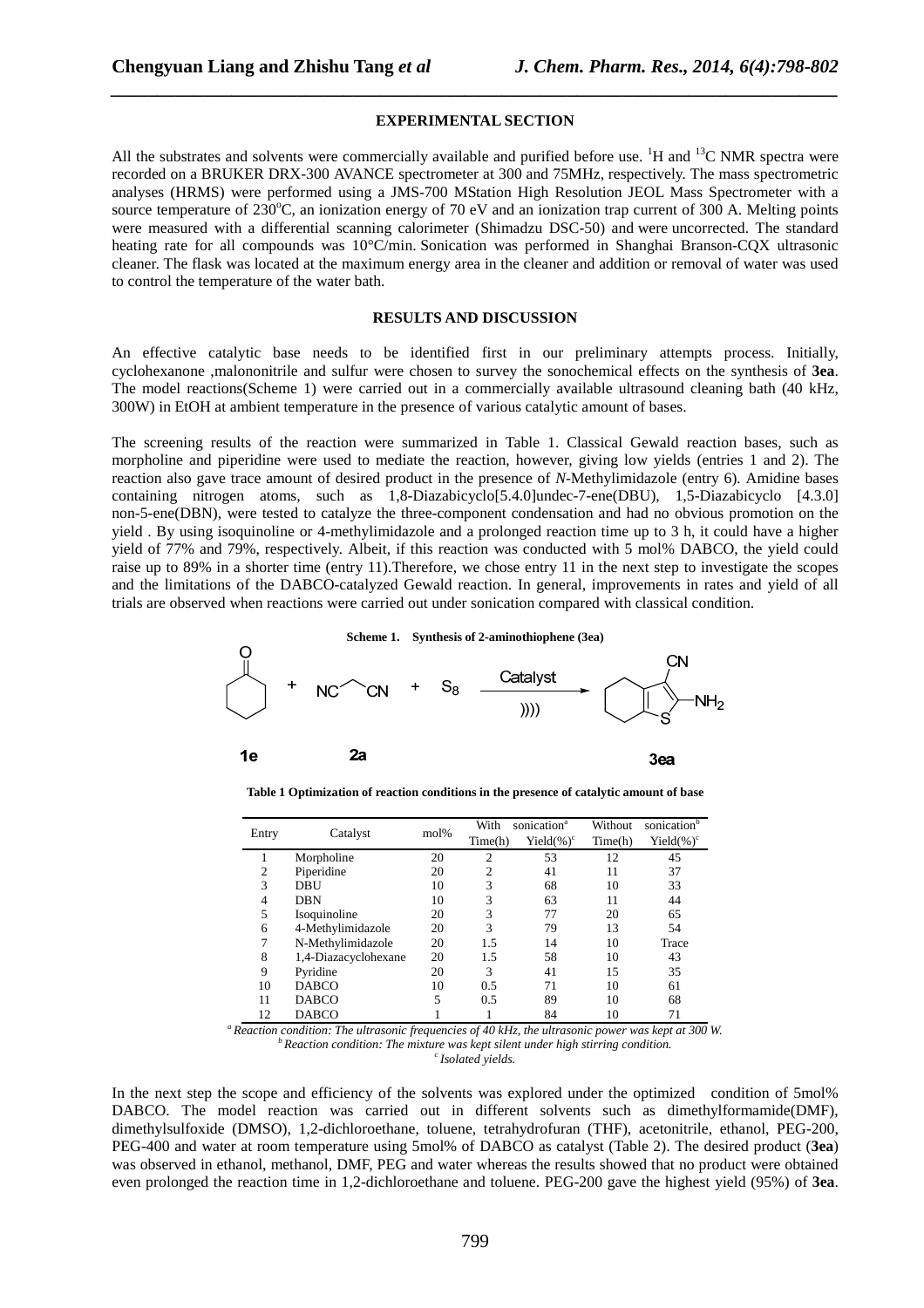The excellent yield in PEG-200 may be explained in terms of markedly improved solubility of elemental sulfur under sonication . From another point of view, it is assumed that PEG-200 also acts as a phase transfer catalyst and helps in bringing the aqueous reagent and organic reagent together. Another suggestion is that PEG-200 stabilizes the transition state **4** promoting the cyclization in the reaction rate.

*\_\_\_\_\_\_\_\_\_\_\_\_\_\_\_\_\_\_\_\_\_\_\_\_\_\_\_\_\_\_\_\_\_\_\_\_\_\_\_\_\_\_\_\_\_\_\_\_\_\_\_\_\_\_\_\_\_\_\_\_\_\_\_\_\_\_\_\_\_\_\_\_\_\_\_\_\_\_*

| Entry | Solvent            | Time(min) | Yield $(\%)^d$ |  |
|-------|--------------------|-----------|----------------|--|
|       | Ethanol            | 30        | 89             |  |
| 2     | Methanol           | 30        | 43             |  |
| 3     | H <sub>2</sub> O   | 30        | 67             |  |
| 4     | <b>THF</b>         | 60        | Trace          |  |
| 5     | <b>DMF</b>         | 30        | 52             |  |
| 6     | 1,2-Dichloroethane | 60        |                |  |
| 7     | Toluene            | 60        |                |  |
| 8     | <b>PEG-200</b>     | 30        | 95             |  |
| Q     | <b>PEG-400</b>     | 30        | 31             |  |

**Table 2 .DABCO catalyzed synthesis of 2-aminothiophene (3ea) in different solvent** 

*d Isolated yields.* 

With the optimized conditions in hand, the versatility of the reaction was investigated with a variety of  $\alpha$ -methylene carbonyl compounds and cyano derivatives. According to Table 3, malononitrile and ethylcyanoacetate proved to be suitable substrates for this reaction, both  $\alpha$ -methylene aldehydes and cyclic ketones are well tolerated in this protocol to give desired products in excellent yield. It is noteworthy to mention that cyano and ester groups of 2-aminothiophenes remain intact after the reaction, which leaves easy handles for further synthetic elaborations.

#### **Scheme 2. Synthesis of 2-aminothiophene derivates (3aa-3fb)**

| $R_{4}$ | $\mathsf{R}_2$ | $R_3$<br>٠                           | $\ddot{}$             | $S_8$     | DABCO, PEG-200 |         | $R_3$<br>R <sub>2</sub> |                 |
|---------|----------------|--------------------------------------|-----------------------|-----------|----------------|---------|-------------------------|-----------------|
|         |                |                                      | CΝ                    | ))))      | 40KHz,300W     |         | R1                      | NH <sub>2</sub> |
| 1       |                | $\mathbf{2}$                         |                       |           |                |         | 3                       |                 |
|         |                |                                      | Substrate             |           |                | Product |                         |                 |
|         | Entry          |                                      | 1                     | 2         | Time (min)     | 3       | $Yield(\%)$             |                 |
|         |                | $R_1$                                | R <sub>2</sub>        | $R_3$     |                |         |                         |                 |
|         | 1              | H(1a)                                | Et(1a)                | CN(2a)    | 30             | 3aa     | 91                      |                 |
|         | 2              | H(1a)                                | Et(1a)                | COOEt(2b) | 30             | 3ab     | 90                      |                 |
|         | 3              | H(1b)                                | $i$ -Propyl $(1b)$    | CN(2a)    | 20             | 3ba     | 95                      |                 |
|         | 4              | H(1b)                                | $i$ -Propyl $(1b)$    | COOEt(2b) | 20             | 3bb     | 89                      |                 |
|         | 5              | H(1c)                                | $n$ -Propyl $(1c)$    | CN(2a)    | 20             | 3ca     | 93                      |                 |
|         | 6              | H(1c)                                | $n\text{-}Propyl(1c)$ | COOEt(2b) | 20             | 3cb     | 90                      |                 |
|         | 7              | H(1d)                                | Ph(1d)                | CN(2a)    | 15             | 3da     | 92                      |                 |
|         | 8              | H(1d)                                | Ph(1d)                | COOEt(2b) | 15             | 3db     | 79                      |                 |
|         | 9              | $-CH_2$ <sub>3</sub> - (1e)          |                       | CN(2a)    | 40             | 3ea     | 94                      |                 |
|         | 10             | $-CH2$ <sub>3</sub> - (1e)           |                       | COOEt(2b) | 40             | 3eb     | 81                      |                 |
|         | 11             | $-CH_2$ <sub>4</sub> - (1 <b>f</b> ) |                       | CN(2a)    | 30             | 3fa     | 89                      |                 |
|         | 12             | $-CH_2$ <sub>4</sub> - (1f)          |                       | COOEt(2b) | 30             | 3fb     | 82                      |                 |

A possible mechanism is speculated and described in Scheme 3, The first step of the Gewald reaction is a Knoevenagel condensation of an activated nitrile with a α-methylene carbonyl component (ketone or aldehyde) to produce an α-β-unsaturated nitrile intermediate mediated by DABCO, which is then thiolated at the γ -methylene group with elemental sulfur. The sulfurated compound undergoes cyclization to form the thiophene structure, followed by an aromatization rearrangement. Upon irradiation with high intensity ultrasound, acoustic cavitation occurs and gives rise to the formation, growth, and implosive collapse of bubbles in PEG-200 with consequent high local temperatures and pressures. Thus, cavitation serves as a means of concentrating the diffuse energy of sound to accelerate the Gewald reaction.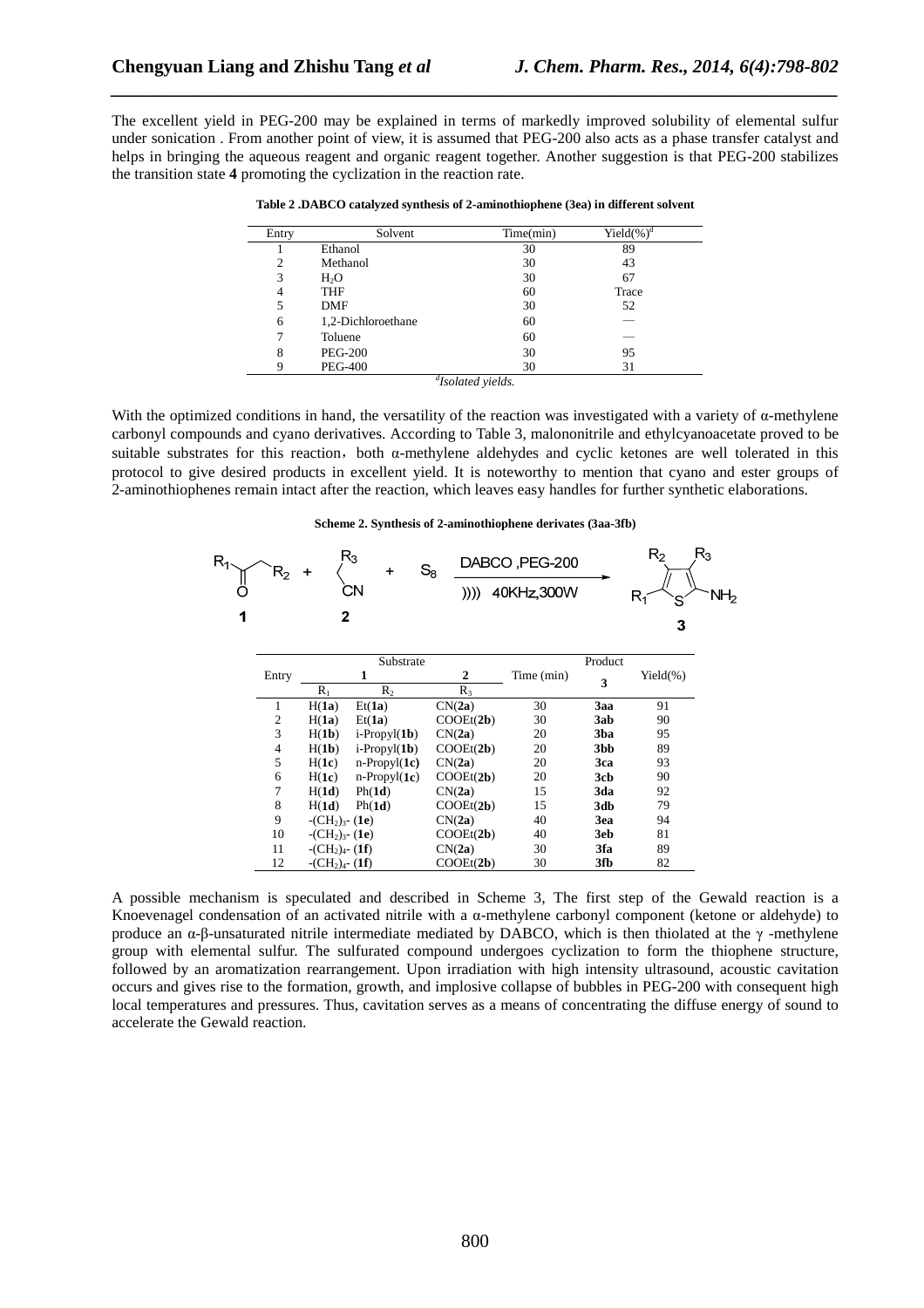

**Scheme 3. The reaction mechanism of the Gewald reaction** 

*\_\_\_\_\_\_\_\_\_\_\_\_\_\_\_\_\_\_\_\_\_\_\_\_\_\_\_\_\_\_\_\_\_\_\_\_\_\_\_\_\_\_\_\_\_\_\_\_\_\_\_\_\_\_\_\_\_\_\_\_\_\_\_\_\_\_\_\_\_\_\_\_\_\_\_\_\_\_*

### **CONCLUSION**

In conclusion, a simple, efficient, and environmentally benign methodology towards the synthesis of 2-aminothiophenes has been reported.The use of DABCO as an effective basic promoter supports the practical utility of this procedure for a wide variety of substrates. PEG-200 not only acts as phase transfer catalyst but also as clean, recyclable and low cost solvent by significantly enhancing the intramolecular cyclization. Further studies to develop new clean methodology towards the synthesis of biologically active compounds are in progress.

#### **Acknowledgments**

This work was supported by Youth Foundation of Shaanxi University of Science & Technology (No. BJ13-20). National Science Foundation of China (Grant No. 31100040 and 81373978). Xi'an Weiyang Science & Technology Program (Item No. 201310). We appreciate the support from Center for Instrumental Analysis, China Pharmaceutical University, for their contribution in the structural confirmation.

#### **REFERENCES**

[1] a) R. Sabnis, D. Rangnekar and N. Sonawane, *J. Heterocycl. Chem.* **1999**, *36*, 333-345; b) G. Hallas and A. D. Towns, *Dyes Pigm.* **1996**, *32*, 135-149; c) Z. Puterová, A. Andicsová and D. Végh, *Tetrahedron* **2008**, *64*, 11262-11269.

[2] N. Sheth, *Int. J. Pharm. Sci. Res* **2011**, *2*, 691-697.

[3] H. Yasuda, N. Izumi, O. Shimada, T. Kobayakawa and M. Nakanishi, *Toxicol. Appl. Pharm.* **1980**, *52*, 407-413.

[4] a) H. Kallur, **2010**; b) K. Mohanan and S. Devi, *Russ. J. Coord. Chem.* **2006**, *32*, 600-609.

[5] R. Kalaria, M. Mittal, C. Rajyaguru and J. J. Upadhyay, *J. Chem. Pharm. Res.* **2012**, *4*, 1566-1572.

[6] K. M. Khan, Z. Nullah, M. Lodhi, S. Jalil, M. I. Choudhary and A. U. Rahman, *J. Enzym. Inhib. Med. Chem.*  **2006**, *21*, 139-143.

[7] R. K. Russell, J. B. Press, R. A. Rampulla, J. J. McNally, R. Falotico, J. A. Keiser, D. A. Bright and A. Tobia, *J. Med. Chem.* **1988**, *31*, 1786-1793.

[8] F. A. Al‐Omran and A. A. El‐Khair, *J. Heterocycl. Chem.* **2008**, *45*, 1057-1063.

[9]a) I. Garcia, H. Feist, R. Cao, M. Michalik and K. Peseke, *J. Carbohyd. Chem.* **2001**, *20*, 681-687; b) M. A. Gouda and A. A. Abu‐Hashem, *Archiv der Pharmazie* **2011**, *344*, 170-177; c) A. A. Abu-Hashem, M. F. El-Shehry and F. A. E. Badria, *Acta pharmaceutica* **2010**, *60*, 311-323; d) A. Gangjee, W. Li, R. L. Kisliuk, V. Cody, J. Pace, J. Piraino and J. Makin, *J. Med. Chem.* **2009**, *52*, 4892-4902; e) K. Snégaroff, F. Lassagne, G. Bentabed-Ababsa, E. Nassar, S. C. S. Ely, S. Hesse, E. Perspicace, A. Derdour and F. Mongin, *Org. Biomol. Chem.* **2009**, *7*, 4782-4788. [10] L. Monzote, *Recent Pat. Anti-infect. Drug Discov.* **2008**, *3*, 177-191.

[11] a) G. M. Castanedo and D. P. Sutherlin, *Tetrahedron Lett.* **2001**, *42*, 7181-7184; b) D. M. Barnes, A. R. Haight, T. Hameury, M. A. McLaughlin, J. Mei, J. S. Tedrow and J. D. Riva Toma, *Tetrahedron* **2006**, *62*, 11311-11319.

[12] M. Gütschow, L. Kuerschner, U. Neumann, M. Pietsch, R. Löser, N. Koglin and K. Eger, *J. Med. Chem.* **1999**, *42*, 5437-5447.

[13] H. P. Buchstaller, C. D. Siebert, R. H. Lyssy, I. Frank, A. Duran, R. Gottschlich and C. R. Noe, *Monatshefte für Chemie* **2001**, *132*, 279-293.